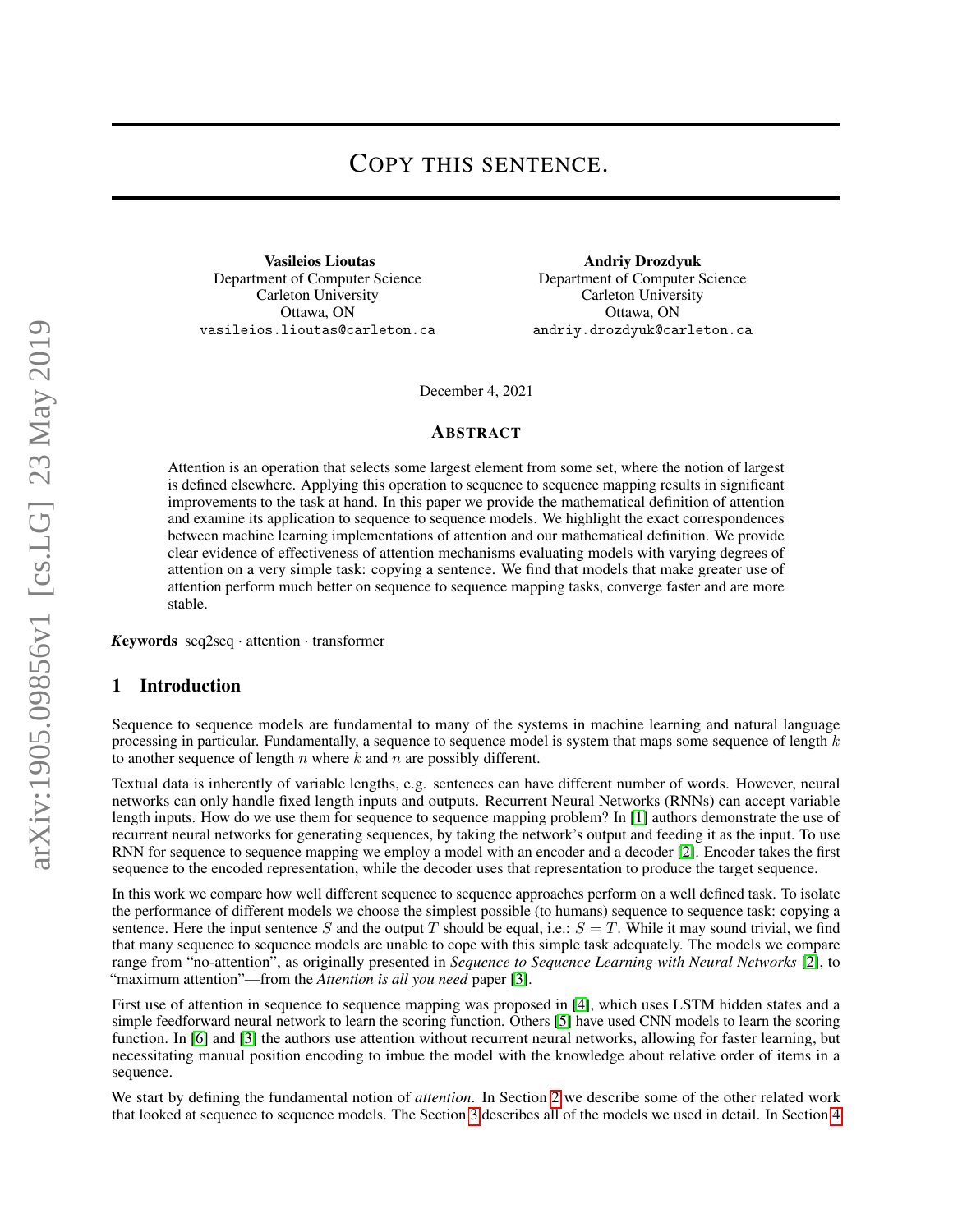we describe our dataset, evaluation metrics and the parameters we used for our implementations. We conclude with discussion and future work.

#### 1.1 Attention

Here we introduce the most general definition of attention.

*Attention* is an operation that selects some largest element from some set X where the notion of largest is represented by some set S of scores<sup>[1](#page-1-2)</sup>:

$$
\hat{X} = X \cdot softmax(S) \tag{1}
$$

<span id="page-1-3"></span>Here the set  $S = \{s(y_i)|y_i \in Y\}$  where  $s: Y \to R$  is a score function that assigns a score to each  $y_i \in Y$ . Each  $y_i$  is some *evidence* according to which a particular  $x_i$  is to be selected. Since s is a function, we can learn it (e.g. represent it as a neural network with some parameter  $\theta$ ):

$$
S = s(Y^T; \theta) \tag{2}
$$

In the degenerate case when  $X = Y$  the operation is called *self-attention*.

Let us walk through an example. Consider a sequence  $X = [x_1, x_2, x_3]$ , with the corresponding evidence vector  $Y = [y_1, y_2, y_3]$ . Suppose that a score function s is given. Let us proceed to calculate attention. First, we must compute our attention weights. Our score function takes our evidence and produces a set of scores S, see Figure [1.](#page-2-0) We take a softmax of this set and get three attention weights:  $\alpha_1, \alpha_2, \alpha_3$ .

Now that we have our attention weights, we can proceed to compute attention, see Figure [2.](#page-3-0) We start by multiplying our original elements  $x_i$  by the attention weights. This results in vectors  $\hat{x}_1, \hat{x}_2, \hat{x}_3$ , which are the weighted versions of vectors  $x_1, x_2, x_3$ . To emphasize this we make the borders on some of the boxes thicker, representing a bigger weight. Intuitively this is what we refer to as "how much attention" is paid to a particular value  $x_i$ . Finally, we sum all the  $\hat{x_i}$ vectors and get our attention value  $\ddot{X}$ .

### <span id="page-1-0"></span>2 Related Work

The authors in [\[7\]](#page-15-6) compare three different variants of encoder-decoder models: two attention-based models and a character sequence to sequence model. They use data from Twitter Typo Curpose and Combilex data set which contains English graphemes to phonetic representation mappings. They compare these models against specialized monotone seq2seq models, and find them to be comparable in terms of performance. However, they did not look at the transformer or CNN architectures, nor did they use the same sentence input-output scheme that we propose here. In [\[8\]](#page-15-7) authors propose taxonomy of attention where they classify different models based on number of sequences, number of abstraction levels, number of positions and number of representations. They also point out the distinct network architectures that use attention. These include: encoder-decoder, memory networks, networks with RNNs. In [\[9\]](#page-15-8) authors group attention models based on "tasks addressed" classification. These include things like document classification, machine translation, morphology, information extraction, syntax etc. A "unified attention model" is introduced which is similar to Transformer model. The authors propose a taxonomy of attention models based on input representation, compatibility functions, distribution functions, multiplicity.

Finally, we note that none of the related work we saw ever explicitly mathematically defined attention, like we do here, without any reference to the RNNs or sequence to sequence models.

### <span id="page-1-1"></span>3 Method

In this section we describe the various models that we tested. We start with simple Sutskever model that does not use attention. Then we talk about Bahdanau model which was one of the first to introduce the notion of attention into sequence to sequence learning. Following that we talk about convoluational attention model, and finish by describing the current state of the art attention approach — the transformer model.

<span id="page-1-2"></span> $1<sup>1</sup>$ Our definition of attention is due to lecture slides from Yongyi Mao at University of Ottawa.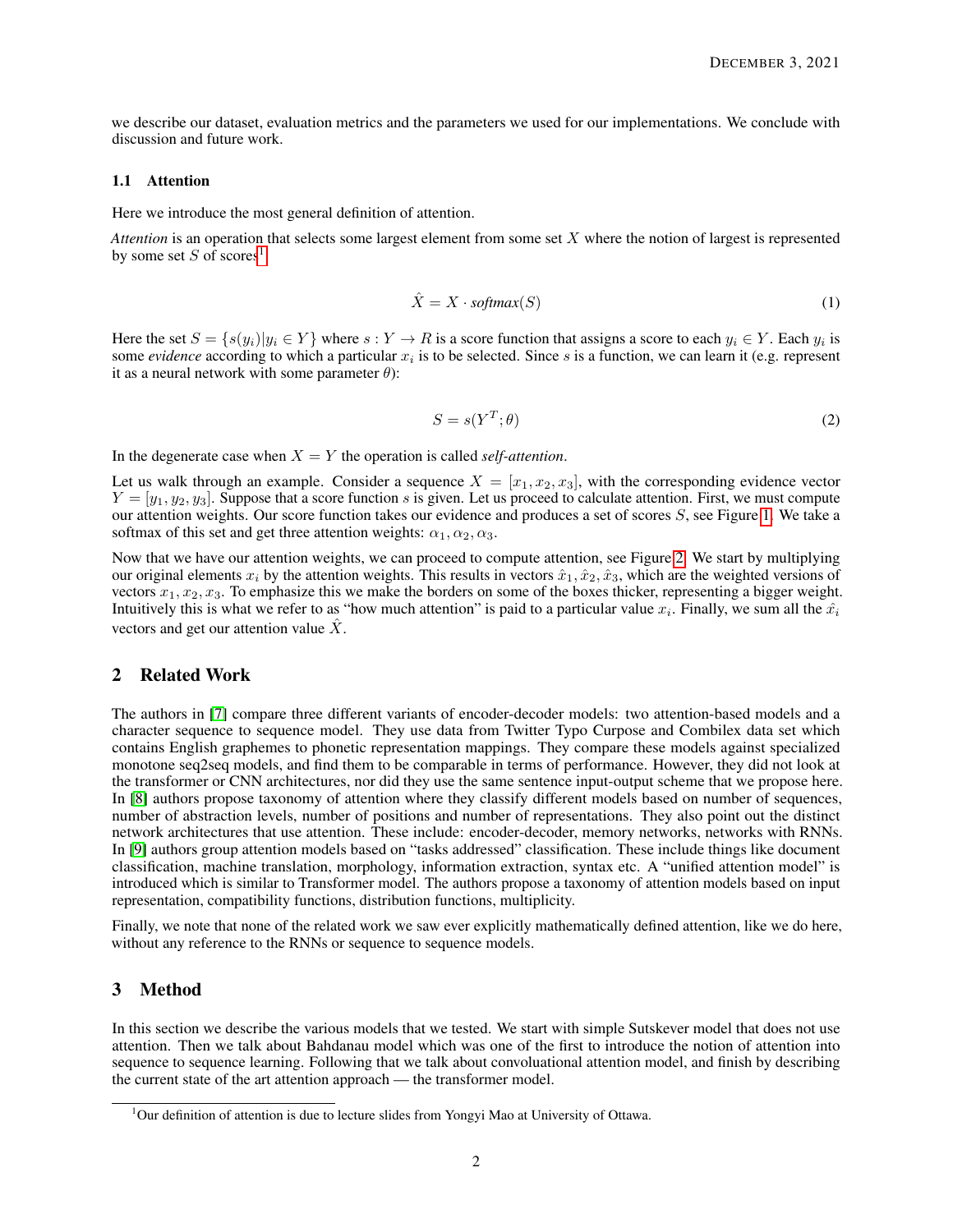

<span id="page-2-0"></span>Figure 1: Computing the attention weights. Given some evidence  $y_i$  we apply our score function and produce the score set S. We then apply softmax and receive a distribution  $\alpha_1, \alpha_2, \alpha_3$  which we call attention weights.

#### 3.1 Sutskever model without attention

In [\[2\]](#page-15-1) Sutskever et. al. use the encoder decoder architecture, and propose the use of some fixed dimensional representation of the input sequence to initialize the decoder. Consider the input sequence  $x_1, \ldots x_T$  and a corresponding output sequence  $y_1, \ldots, y_{T'}$ . Authors first obtain representation v of the input sequence (by simply taking the last hidden state of the LSTM encoder) and use that to predict the next item in the output sequence. In other words, having  $v$  is fully sufficient to predict the next  $y$ :

$$
p(y_t|x_1,\ldots,x_T) = p(y_t|v,y_1,\ldots,y_{t-1})
$$
\n(3)

<span id="page-2-1"></span>In our Equation [2](#page-1-3) this model reduces to a trivial attention case of having the scoring function assign all of the attention to the final component of the X vector. As can be seen in Figure [3](#page-4-0) there are hidden states  $h_i$  which we can use to define:

$$
X = [h_1, \ldots, h_T]
$$

So that  $X$  is the vector of all hidden states of the encoder LSTM. We then attend to the last component, resulting in:

$$
\hat{X} = X \cdot [0, \dots, 1]^T = h_T = v
$$

In other words, the fixed representation v used in Sutskever model is exactly the attention as we define it in Equation [2.](#page-1-3)

#### <span id="page-2-2"></span>3.2 Bahdanau model with attention

In [\[4\]](#page-15-3) Bahdanau proposes using attention over the encoder's hidden states.

Attention based models [\[4\]](#page-15-3) learn to align the relevant information extracted from the input sequence with the relevant information needed to produce a given word in the output sequence.

Whereas in the Sutskever model above each new item in the sequences was generated using the same fixed dimensional representation v (see above), here the authors make this representation vary. Instead of v they use  $c_i$  which stands for context vector. The next word to be generated then depends on this custom, per step, context vector: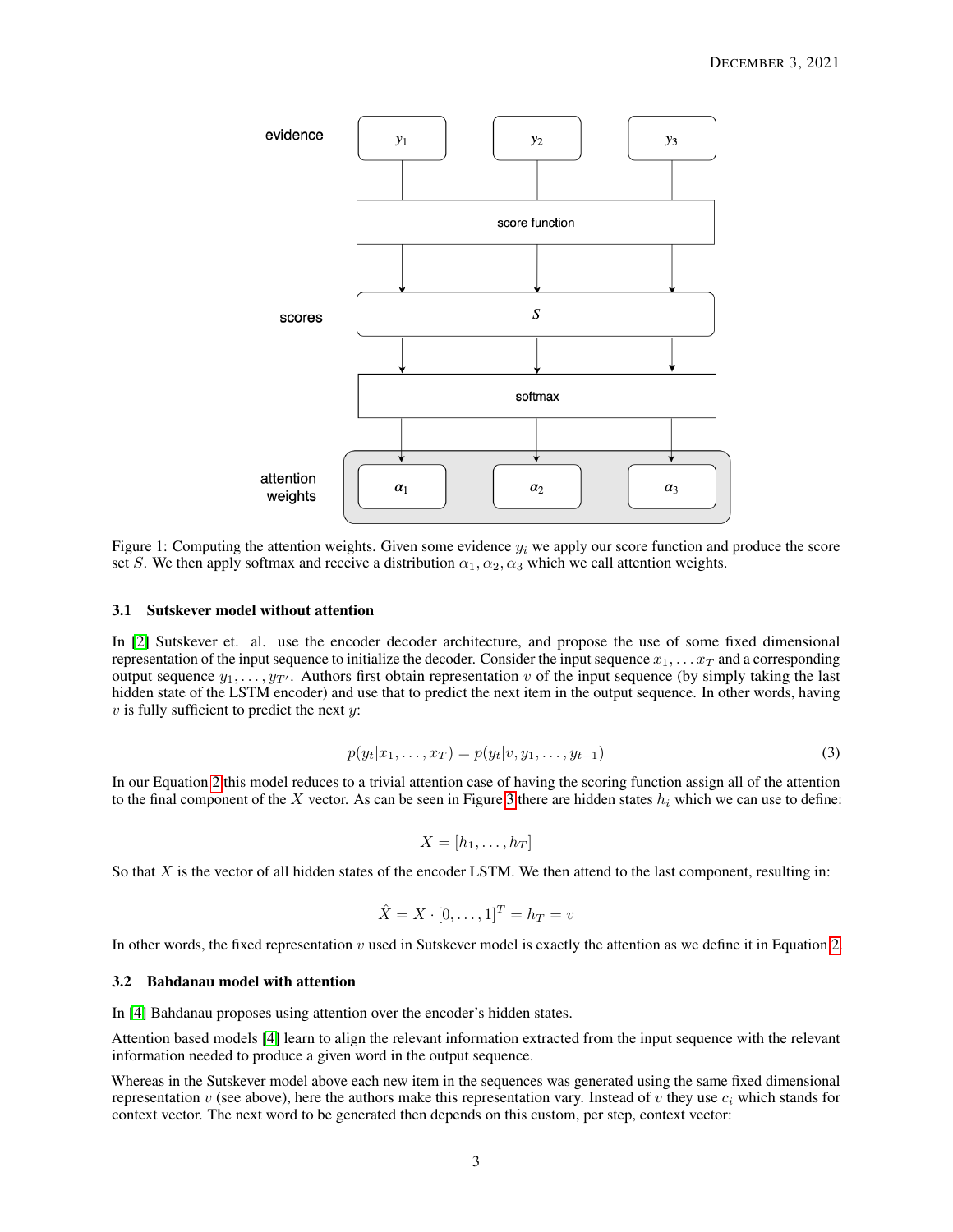

<span id="page-3-0"></span>Figure 2: Computing attention. Starting from the top we have: the original vector of vectors  $X = [x_1, x_2, x_3]$ , the multiplication by attention weights  $a_i$ 's, the weighted  $\hat{x}_i$ 's and following a sum the final attention value  $\hat{X}$ . As an example, we make the border thickness differ for each  $\hat{x_i}$  to empathize that a corresponding  $x_i$  got more attention (thick border) or less attention (thin border).

$$
p(y_t|x_1,\ldots,x_T) = p(y_t|c_t,y_1,\ldots,y_{t-1})
$$

As we can see, the difference from Equation [3](#page-2-1) is very small, but the interesting part is computing the context vector  $c_t$ .

Let us use the convenient notation  $t$  to refer to a timestep or index in the output sequence, and  $t'$  to refer to a timestep or index in the input sequence:

$$
c_t = \sum_{t'=1}^{T_x} \alpha_{t,t'} h_{t'}
$$

where the  $h_{t'}$  are the "annotations" or the hidden states of the encoder, and  $\alpha$ 's are attention weights, defined as a softmax over some *scores* e (which we describe below):

$$
\alpha_{t,t'} = \frac{\exp(e_{t,t'})}{\sum_{k=1}^{T_x} \exp(e_{t,k})}
$$

What are these scores? They are simply some function of the previous hidden decoder state  $s_{t-1}$  and the targeted hidden encoder state:

$$
e_{t,t'} = f(s_{t-1}, h_{t'} | \theta)
$$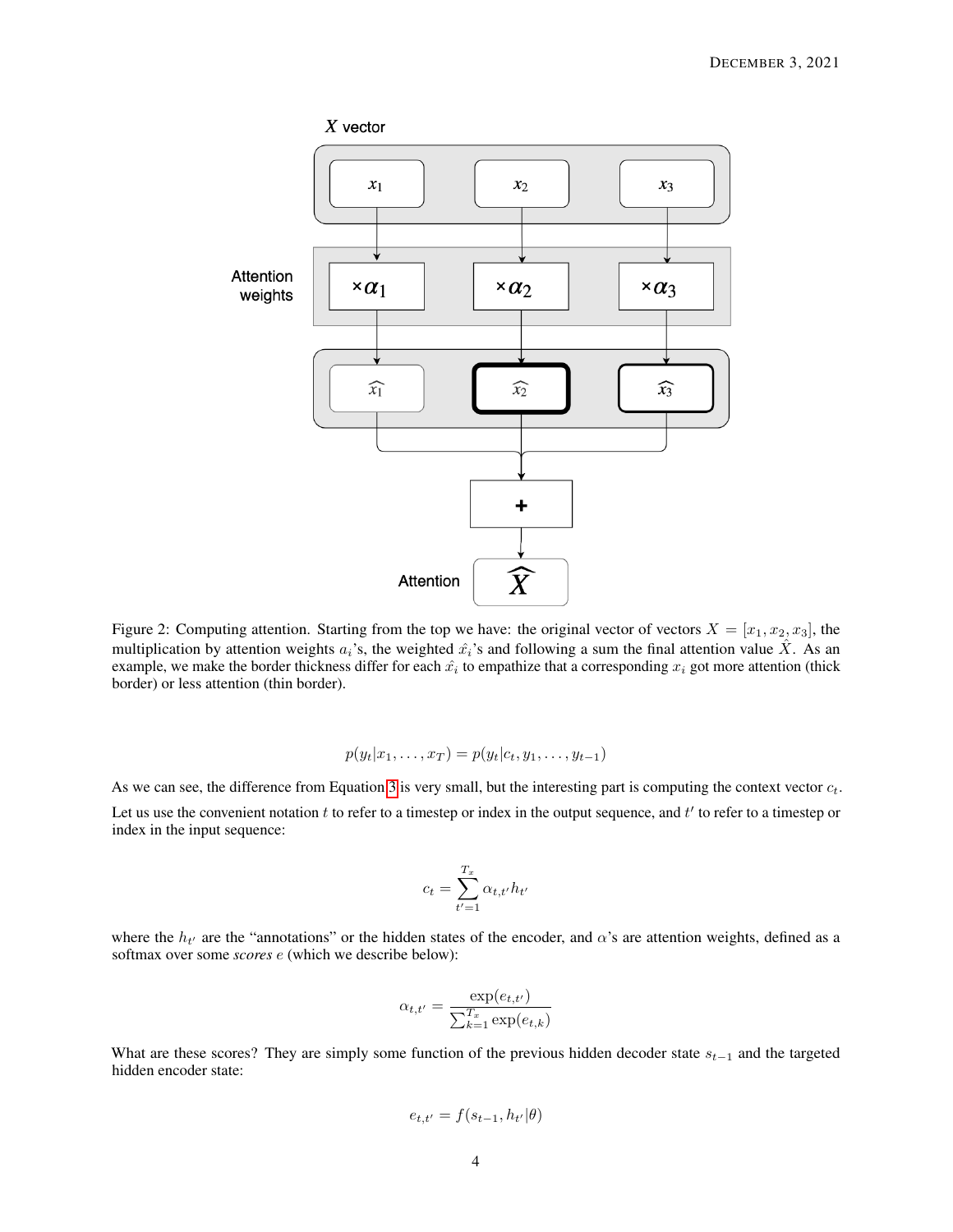

<span id="page-4-0"></span>Figure 3: Sutskever sequence to sequence model re-formulated as an attention model. Here the  $x_i$ 's are the original words in the sequence, the bottom part of the diagram represents the encoder component and the top part represents the decoder component. The  $h_i$ 's are the hidden states in the encoder, the  $s_i$ 's are the hidden states of the decoder, the numbers 0 and 1 next to the arrows going into the + node represent the attention weights. The v is the resulting *context vector* ( $\hat{X}$  in Equation [2\)](#page-1-3) or fixed dimensional representation, which is then fed into the decoder as the initial hidden state.

This f is parameterized by some  $\theta$  which enables us to learn it.

We can easily update the attention figures with the Bahdanau attention. The results in first computing the attention scores in Figure [4](#page-5-0) and then using them to compute a context vector for a particular step in Figure [5.](#page-6-0)

#### <span id="page-4-1"></span>3.3 Convolutional Sequence to Sequence

The method described in Section [3.2](#page-2-2) significantly improved the results of sequence generation compared to the previous works. Using recurrent networks has its drawbacks though. RNNs are very slow to compute since they work iteratively which means that in order to compute the next output you must first compute all the previous outputs. Because of this many researchers focused creating a network that can efficiently use the whole input sentence in less than  $\mathcal{O}(N)$  steps. Gehring *et al.* in [\[5\]](#page-15-4) proposed to replace the RNN module by CNNs as seen in Figure [6.](#page-7-0)

An advantage over RNN is that CNN learns fixed length context representation and stacking multiple layers can create larger context representation. This gives CNN control over the maximum length of dependencies that it needs to consider. In RNN this length will depend on input sequence and can get very large. Not being dependent on previous time step, CNN can parallelize entire learning process and can be very fast to train in contrast to RNN where current step depends on the vector from previous step which results in sequential learning.

CNN allows a hierarchical learning process where in the lower layers the nearby input sequences interact and as we move down through the layers the interactions between distant input sequences are learned.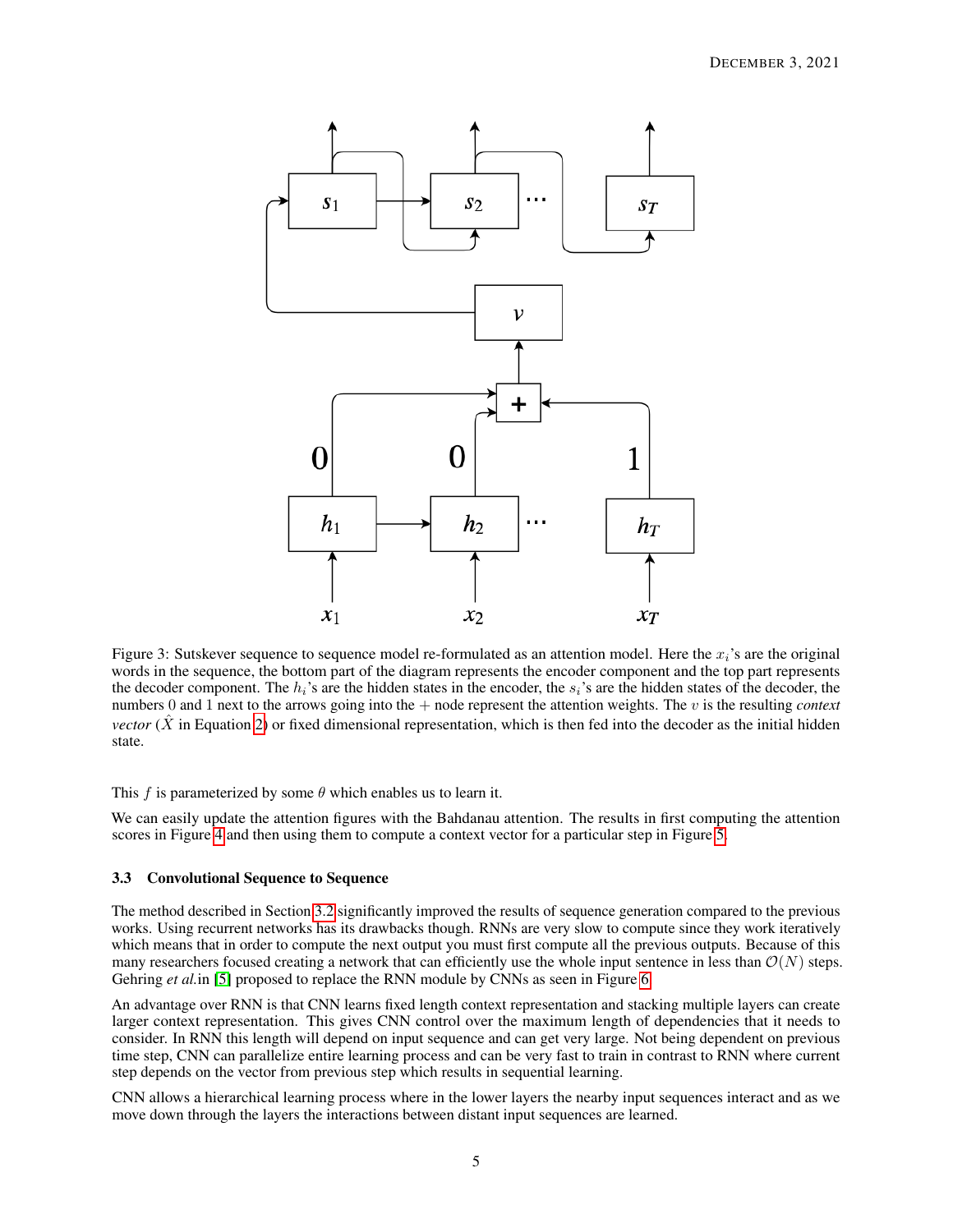

<span id="page-5-0"></span>Figure 4: Computing attention weights in Bahdanau model for step t using the previous decoder state  $s_{t-1}$  and all the encoder's hidden states  $h_{t'}$ . Notice that the only thing that varies in time here is the decoder's state  $s_{t-1}$ , which in turn produces new set of scores S and thus a new set of attention weights.

It can be shown that CNN's hierarchical learning process takes  $\mathcal{O}(N/k)$  operations where k is the number of layers and N is the number of words in the input sequence, whereas RNN would take  $\mathcal{O}(N)$ .

Inputs to CNN are fed through constant number of kernels and non-linearities, whereas RNN applies N operations and non-linearities to the first word and only a single set of operations to the last word. Fixed number of non-linearities in CNN expedites the training process.

The proposed method applies separate attentions to each decoder layer and demonstrates that each attention adds very little overhead. Specifically, the model introduces a separate attention at each decoding step using current hidden state  $h_i^l$  of the decoder and previous embedding  $g_i$ .

$$
d_i^l = W_d^l h_i^l + b_d^l + g_i
$$

For decoder layer l the attention weight  $\alpha_{ij}^l$  of state i and source element j is calculated as a dot product between the decoder state summary  $d_i^l$  and each out of the last decoder step  $z_j^u$ .

$$
\alpha_{ij}^l = \frac{\exp(d_i^l \cdot z_j^u)}{\sum_{k=1}^m \exp(d_i^l \cdot z_k^u)}
$$

The attention, as per our Equation [2,](#page-1-3) is the conditional input  $c_i^l$  to the current decoder layer, and is a weighted sum of the encoder outputs as well as the input element embeddings  $e_i$  (Figure [6,](#page-7-0) center right):

$$
c_i^l = \sum_{j=1}^m \alpha_{ij}^l (z_j^u + e_j)
$$

Once  $c_i^l$  has been computed, it is simply added to the output of the corresponding decoder layer  $h_i^l$ .

This can be seen as attention with multiple "hops" compared to single step attention described in Section [3.2.](#page-2-2) In particular, the attention of the first layer determines a useful source context which is then fed to the second layer that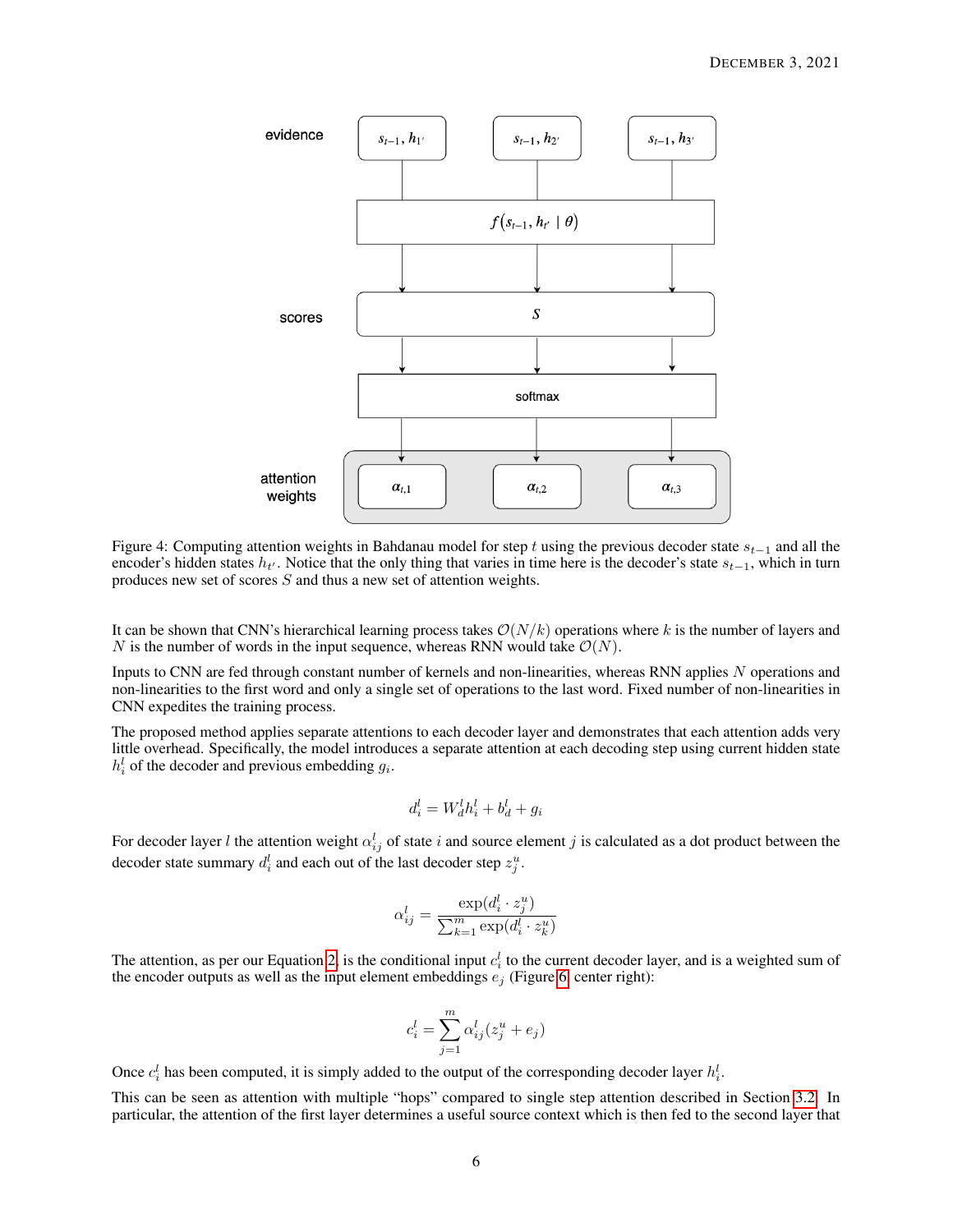encoder hidden state vector



<span id="page-6-0"></span>Figure 5: Computing attention in Bahdanau model for step  $t$  using computed weights. Here, for each  $t$ , we always use the same hidden states of the encoder  $h_{t'}$  but use our previously computed attention weights  $\alpha_{t,i'}$  for  $i = 1, 2, 3$ . Doing the dot product between these vectors results in the context vector  $c_t$  (which we know as *attention*) for step t.

takes this information into account when computing attention etc. This way allows for computation of attention across all elements of the sequence, compared to RNN where attention is computed sequentially for each step in the decoder.

#### 3.4 Transformer model

Sequential nature of the RNNs is a problem in itself because it precludes parallelization. To solve this the authors in [\[3\]](#page-15-2) use a transformer model. Transformer model parallelizes the attention step and allows the model to learn much faster.

Transformer is composed of encoder and a decoder. Both of these contain multiple layers. Each layer contains two components: attention mechanism and a feed-forward network. The attention mechanism in transformer, at first glance, looks rather different from what we have seen before. First we have the input which consists of queries  $Q$ , keys  $\overline{K}$  and values  $V$ . These in turn get multiplied together to yield the attention  $A$ :

$$
A(Q, K, V) = softmax \left(\frac{QK^T}{\sqrt{d_k}}\right) V
$$

Here is how  $Q, K, V$  values are obtained (see Figure [7](#page-8-0) for an example):

$$
Q = XW^{Q}
$$

$$
K = XW^{K}
$$

$$
V = XW^{V}
$$

where  $W<sup>i</sup>$  matrices are simply some weights that are learned through backpropagation.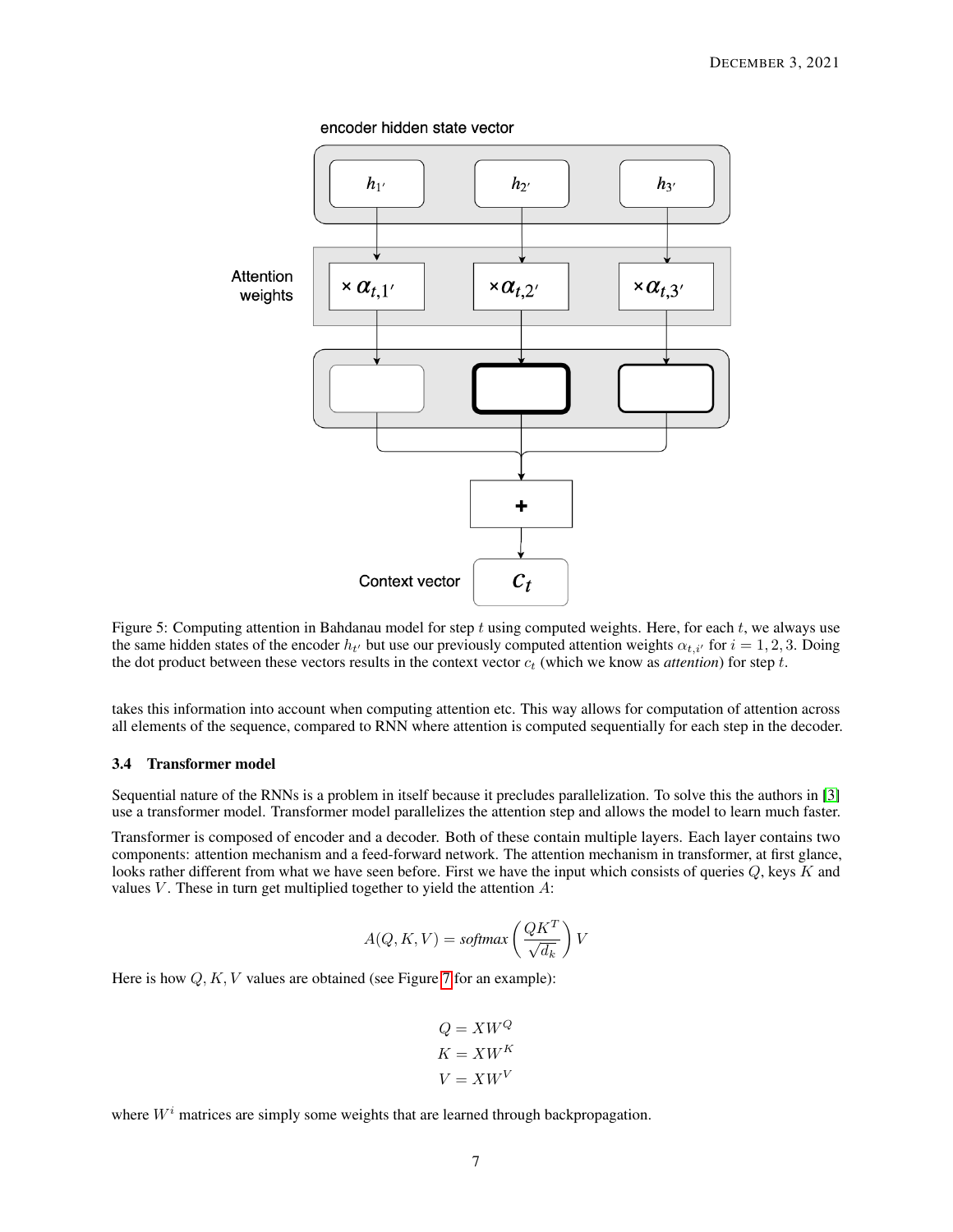

<span id="page-7-0"></span>Figure 6: Convolutional attention model. The input sentence is at the top and that output sentence as at the bottom right. The center component  $4 \times 3$  blocks in size are the attention weights. The  $\Sigma$  components are the dot products between attention weights and the values coming from the top (indicated via a downward arrow). The final attention is the four block layer just below this operation.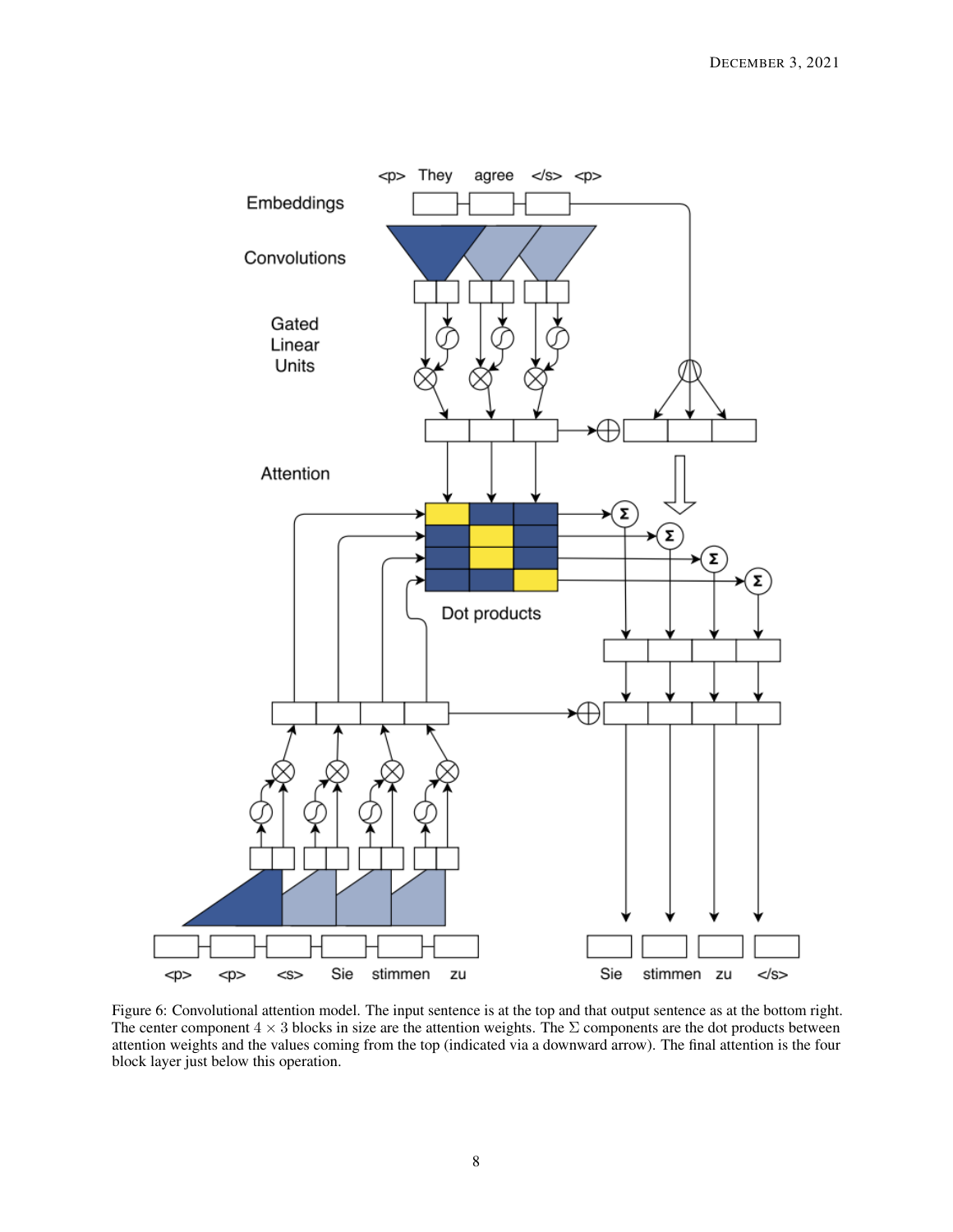

<span id="page-8-0"></span>Figure 7: Example of how transformer Q, K, and V values are computed from original X. Image taken from [\[10\]](#page-15-9).

How can we view this in a form that agrees with Equation [2?](#page-1-3) Let our set  $X = V$ , the set of values. Let our  $Y = X$ with the score function being:

$$
s(y_i; \theta) = s(x_i; \theta) = \frac{q_i \cdot k_i}{\sqrt{d_k}}; y_i \in Y, q_i \in Q, k_i \in K
$$

where Q and K are computed from X as before and the parameter  $\theta = \{W^Q, W^K\}$ . Then our scores are simply  $S = \{s(x_i)|x_i \in X\}.$ 

We can get our final attention by taking the softmax and multiplying by our values:

$$
\hat{X} = X \cdot softmax(S) = V \cdot softmax(S)
$$

Note that since we have  $X = Y$  this is *self attention*.

On the decoder side, we use "encoder-decoder attention" instead, with the only difference being that we use encoder's keys K and values V during the score computation, while using  $Q$  from the decoder output. This allows the decoder to always see all of the values in the encoded sequence.

For the "self-attention" part of the decoder, we don't want to allow the decoder to refer to any of the positions after the position of the word that it has currently produced. The simple way of implementing this is to set the scores for these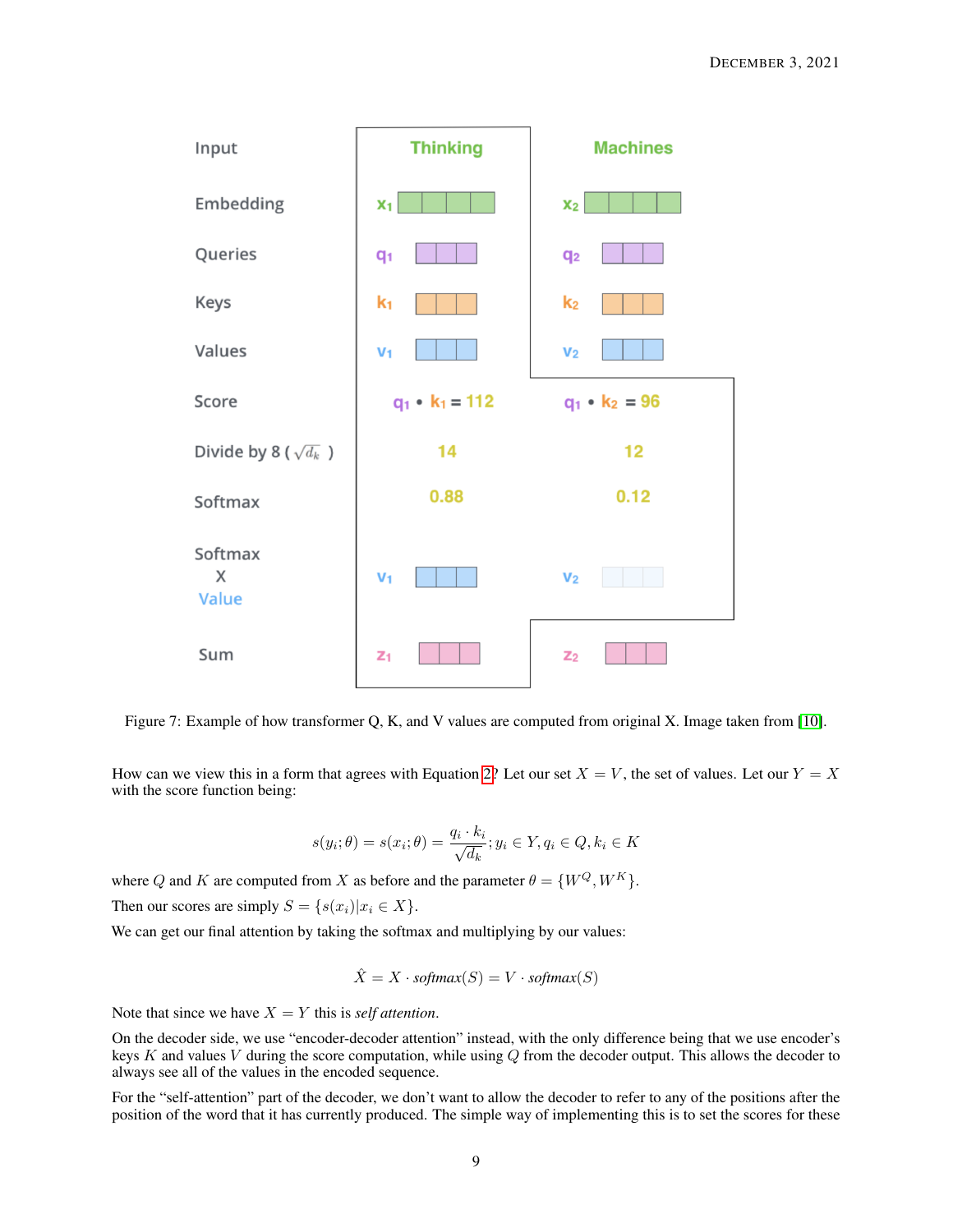positions to very low values, the authors set them to  $-\inf$ . This results in softmax always making them almost zero, thus eliminating their contribution to the attention output.

Finally, the paper further refined the self-attention layer by adding a mechanism called "multiple-heads" attention. Each of these heads is a linear transformation of the input representation. This is done so that different parts of the input representation could interact with different parts of the other representation to which it is compared in the vector space. This provides the model with the ability to capture various different aspects of the input and to improve its expressive ability. Essentially, the multi-head attention is just several attention layers stacked in parallel, with different linear transformations of the same input.

# <span id="page-9-0"></span>4 Experiment

In this section we describe the dataset we used, the experiments that we ran and our simple evaluation methodology.

#### 4.1 Dataset

Our dataset is a small portion of the *One Billion Word Benchmark* [\[11\]](#page-15-10). We randomly sampled 10,000 sentences to use as our training set and 1,000 sentences as our testing set, with a maximum length of 30 words.

#### 4.2 Evaluation Methodology

In our experiment we make the input sentence also be the target sentence. In other words, given a sentence S all our models should output the same sentence  $S$ . This allows us to focus on comparison between models and not on worrying about inaccurate human labelling or evaluation of translation.

We use the BLEU score to compute the similarity between the target sentence and the one generated by the model. We make a design decision to ignore the end of sentence (EOS) tokens, because appending many EOS tokens results in higher BLEU score. In testing we found this works very well with no unexpected results.

We use PyTorch 1.0.1 deep learning framework for learning and testing our models.

#### 4.3 Parameters

#### 4.3.1 Sutskever model

For the simple case of no attention we use LSTM for both encoder and decoder parts of the model. See Figure [8.](#page-10-0) We use embedding layers of dimension 256. The LSTMs are both with a hidden state depth of 512. We additionally set dropout to 0.5 during training on LSTMs. Finally, we use a dropout of 0.5 as the final layer in both encoder and the decoder.

We run the training indefinitely until we spot a trend of diminishing returns. In all other models that is about 50 epochs but for LSTM we choose to keep significantly more—700 epochs. We discuss the reasons in our results section.

#### 4.3.2 Bahdanau model

For the architecture of Bahdanau attention model we use a two component model with encoder/decoder. We chose to replace the LSTM recurrent network with the GRU [\[12\]](#page-15-11) recurrent network in both components (See Figure [9\)](#page-11-0). According to [\[13\]](#page-15-12), GRU has comparable performance to LSTM but it uses less parameters and thus has faster running time. The encoder has an embedding layer of size 256. In the encoder we use a bidirectional GRU network with a hidden size of 512. We follow this layer with a fully connected layer that takes in all 1024 outputs (because GRU is bidirection we have 512\*2=1024 outputs) from the GRU and outputs 512 features.

The network of the decoder is similar to the network of the encoder except that is has the new proposed attention layer and the GRU component is not bi-directional. This attention layer consists of a fully connected layer of size 512. The input dimension to this layer is (encoder hidden dim  $* 2$ ) +decoder hidden dim = 1536 because according to [3.2](#page-2-2) the scores *e* are calculated by concatenating the current decoder hidden state to each of the encoder output representations. Finally, we use a dropout of 0.5 as the final layer in both encoder and the decoder.

#### 4.3.3 CNN model

For the CNN model, both the encoder and the decoder have an embedding layer of size 256. Similarly, we chose to set the hidden dimension to 512. The positional embeddings are set to be 100 learnable vectors. CNN model has the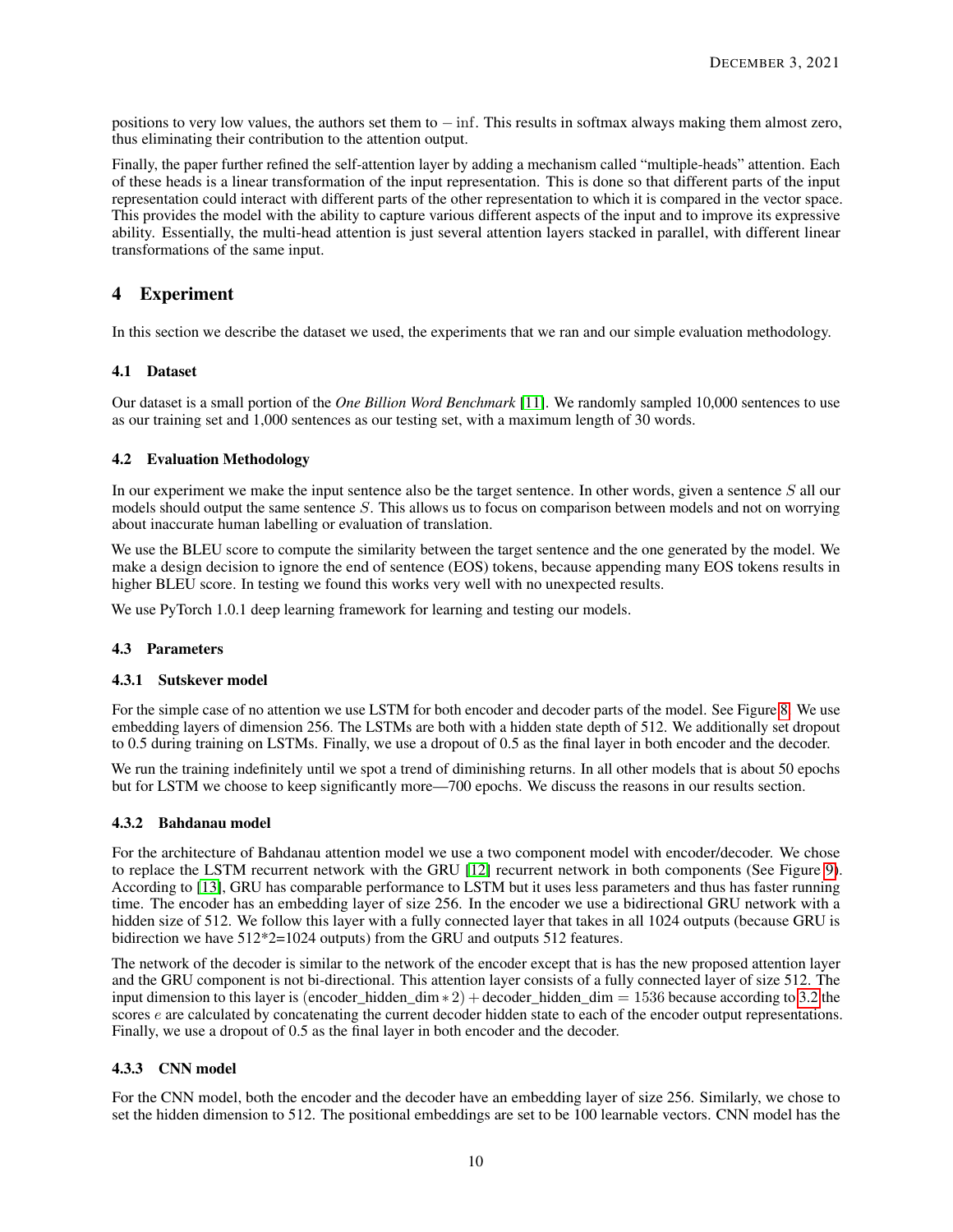

<span id="page-10-0"></span>Figure 8: The architecture for Sutskever model without attention. Embedding has a dimension of 256, both LSTM networks are the same and the final layer is a dropout layer. The first dimension here is a batch dimension, as is the convention in many deep learning frameworks.

drawback that it requires a fixed maximum sentence length. A linear layer is then used to convert the vectors from the embedding space to the hidden space. In addition, we chose 10 1-D CNN layers of kernel size 3 and padding of 1 for both the encoder and decoder. The number of input channels is 512, same as the hidden dimension and the output channels is two times the input channels. For both the encoder and decoder, after the CNN layers we used a second linear layer to convert the vectors from the hidden space back to embedding space as described in [\[5\]](#page-15-4).

In the decoder network, we used an attention layer of input size 512 and output size 256. This layer is applied on top of every convoluted output of every CNN layer and the output of this attention layer is added to the previous embeddings produced by the encoder (as described in Section [3.3.](#page-4-1) Once  $c_i^l$  is computed, another linear layer is used to bring back the context vector to the hidden size space. Finally, we use a dropout of 0.25 as the final layer in both encoder and the decoder.

## 4.3.4 Transformer model

For the transformer model, we chose the hidden dimension to be 512 for consistency with the previous models. In addition, we chose to use 6 transformer layers for both the encoder and decoder. We also set the number of head on the "multiple-heads" attention to be 8. The inner-layer dimensionality of the position-wide feed-forward layer was set to 2048. Finally, we use a dropout of 0.1 as the final layer in both encoder and the decoder.

All the aforementioned models are optimized using Adam optimizer [\[14\]](#page-15-13) with default settings except for the Transformer model which is trained using the optimization method described in Section 5.3 in [\[3\]](#page-15-2).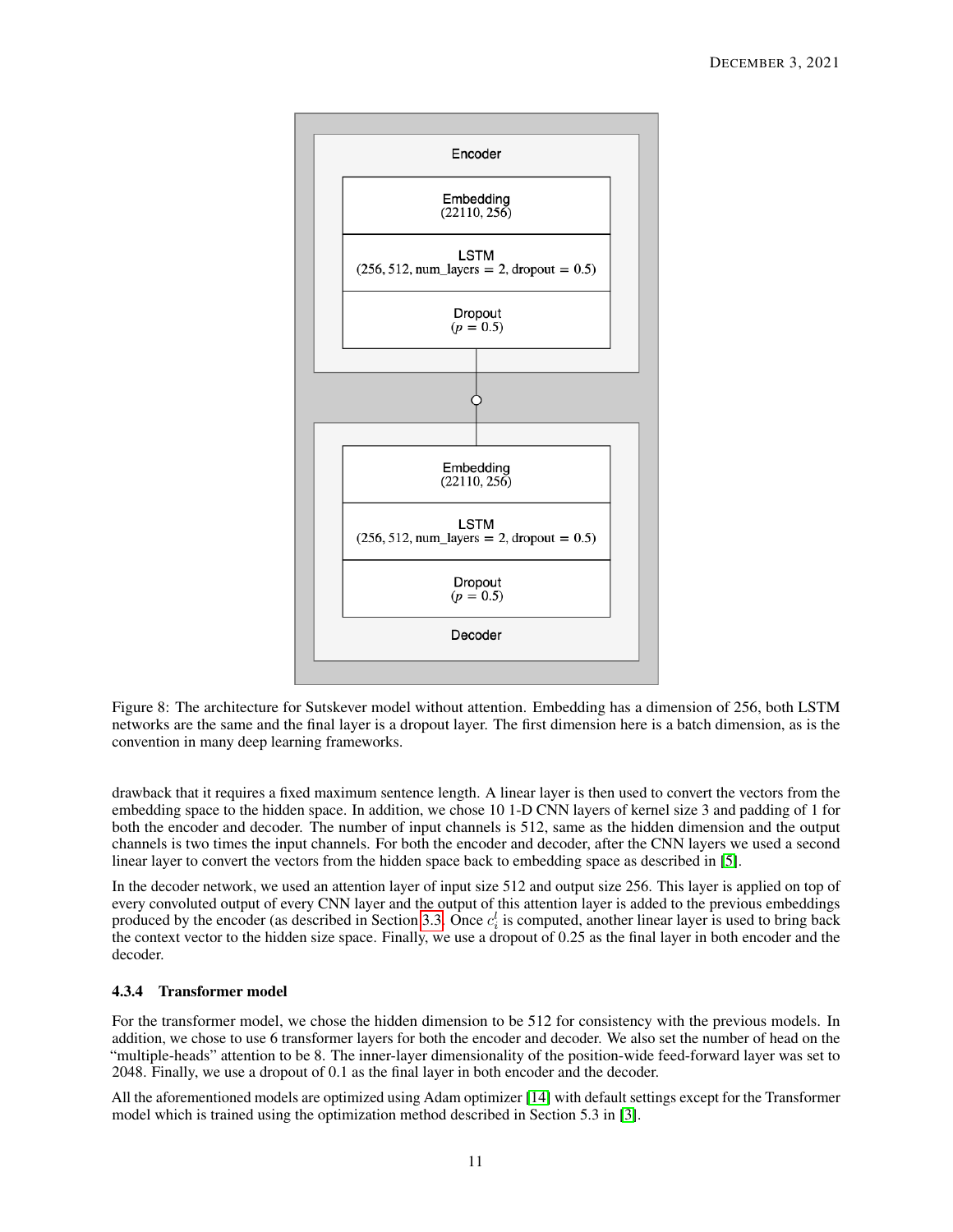

<span id="page-11-0"></span>Figure 9: The architecture for Bahdanau attention.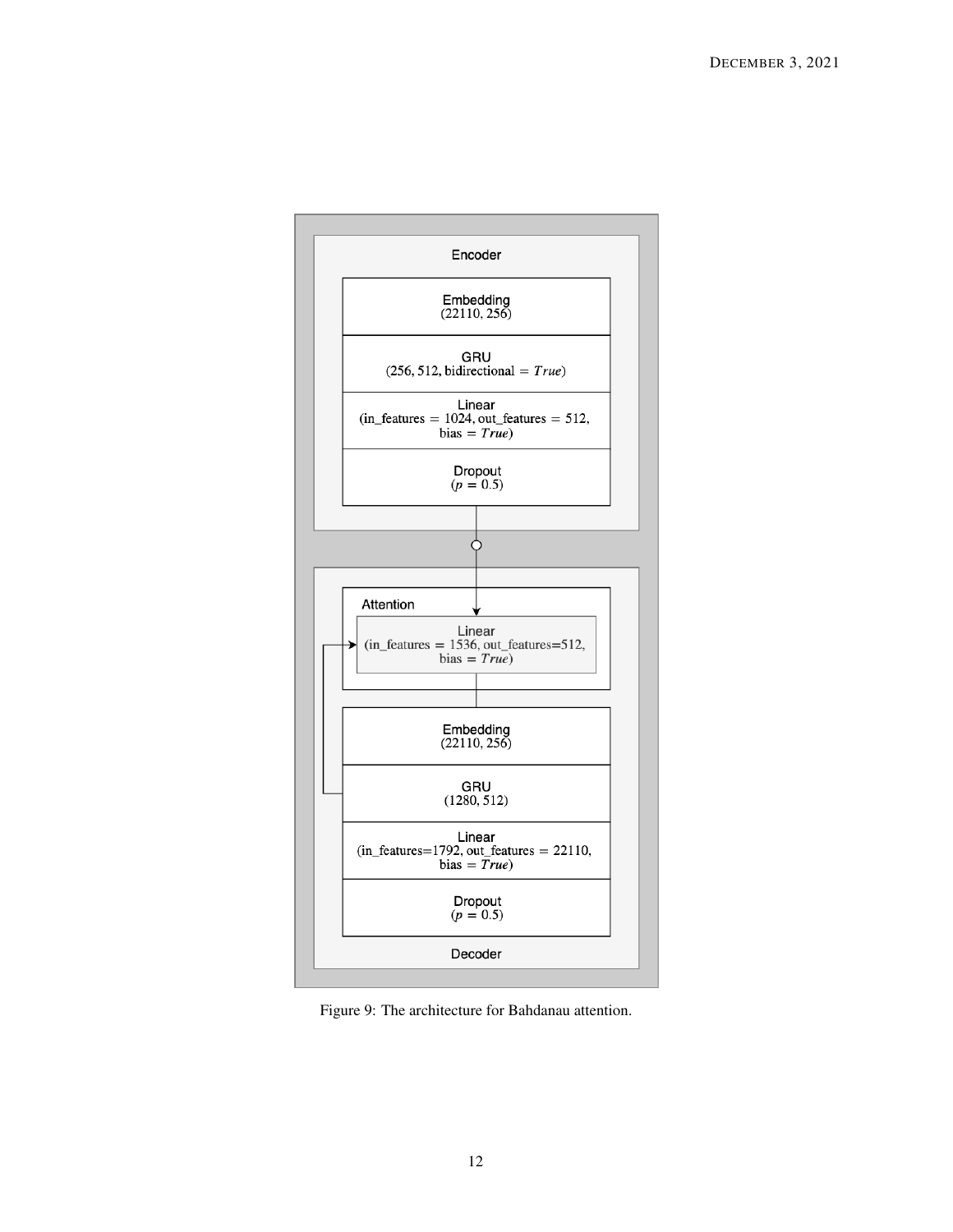# 4.4 Results

Of all the models tested we find that Transformer is the most accurate and the fastest to converge. Refer to Figure [11](#page-14-0) which shows all the metrics overlaid on top of each other. The figure is divided into two panels: training metrics in the top panel, and testing metrics (valid) in the bottom panel.

The *train* top panel contains the graphs for the following:

- 1. *epoch\_sec* How many seconds did it take to train on one epoch?
- 2. *loss* The loss computed by each model.
- 3. *ppl* Perplexity measure.

As we can see the CNN takes the least time to process one epoch worth of data, while the GRU takes the longest. The LSTM training loss, which is our model without attention, practically does not decrease. Note the sharp rise in the CNN loss (right part of the middle top graph). Training CNN past this point is not possible due to vanishing gradients. Similar problem—vanishing gradient and the loss explosion—is present in the GRU training, but occurs at a later point, at epoch 158. GRU does not crash, and the training proceeds, slowly recovering (we do not show this graph because of the space constraints).

The *valid* bottom panel represents the testing metrics:

- 1. *avg\_bleu* Average BLEU score computed over the epoch.
- 2. *loss* Training loss computed by each model.
- 3. *ppl* Perplexity measure.

Transformer converges to its optimal value of BLEU score very quickly, just after about six epochs. The CNN does pretty good and even approaches the BLEU score of the Transformer, however it crashes during training when this happends due to the vanishing gradient issue we mentioned above. Next best performing model is the GRU with attention, which does about 0.1 BLEU points below that of a transformer, and always fluctuates in performance. It takes longer to reach its optimal value, about 15 epochs. However, after epoch 158, the GRU model experiences a significant decrease in BLEU score, going down to 0.02 after the vanishing gradient and loss explosion presents itself. Finally, the plain LSTM model performs the worst and never even breaks the 0.1 BLEU score. This is also the case if we let it run for much longer than other models, say 700 epochs (see Figure [10\)](#page-13-0). On the other hand, it never experiences the drastic crashes of GRU or CNN models.

We record the best BLEU scores achieved by each model in Table [1.](#page-12-0) Note that while CNN achieves a similar BLEU score to Transformer, it does so much slower, taking over 50 epochs. Transformer is the clear winner, while taking not much longer to run than other models.

<span id="page-12-0"></span>Table 1: Best results for each model. BLEU score, seconds per epoch and number of epochs it took to converge to the best BLEU score.

| <b>BLEU</b> |    |      |                                                 |
|-------------|----|------|-------------------------------------------------|
| 0.03        | 50 | >500 | 30,019,166                                      |
| 0.74        | 93 | 16   | 57,397,854                                      |
| 0.8302      | 30 | 50   | 49,320,286                                      |
| 0.8392      | 66 | 6    | 79,127,134                                      |
|             |    |      | Sec/epoch Epochs to converge Num. of parameters |

## 5 Discussion

It seems that the primary difference between models like Transformer, attention-based GRU or CNN and *attention-less* LSTM is the degree to which the attention, or more specifically the scoring function, is learned. In the most basic case of LSTM where there is no attention, we observe the worst performance. This coincides with hard-coding the scoring function to be some constant. So it is that the most rudimentary version of attention, one where it is not learned—performs the worst. Next we have GRU and CNN with attention, which perform significantly better than LSTM. The difference being here that in both models the scoring functions have some parameters that are learned. This seems to allow the model to explore a much larger space of solutions and leads to better outcomes. The last restriction that we can remove is the sequential nature of the scoring function. Transformer does exactly that: the scoring function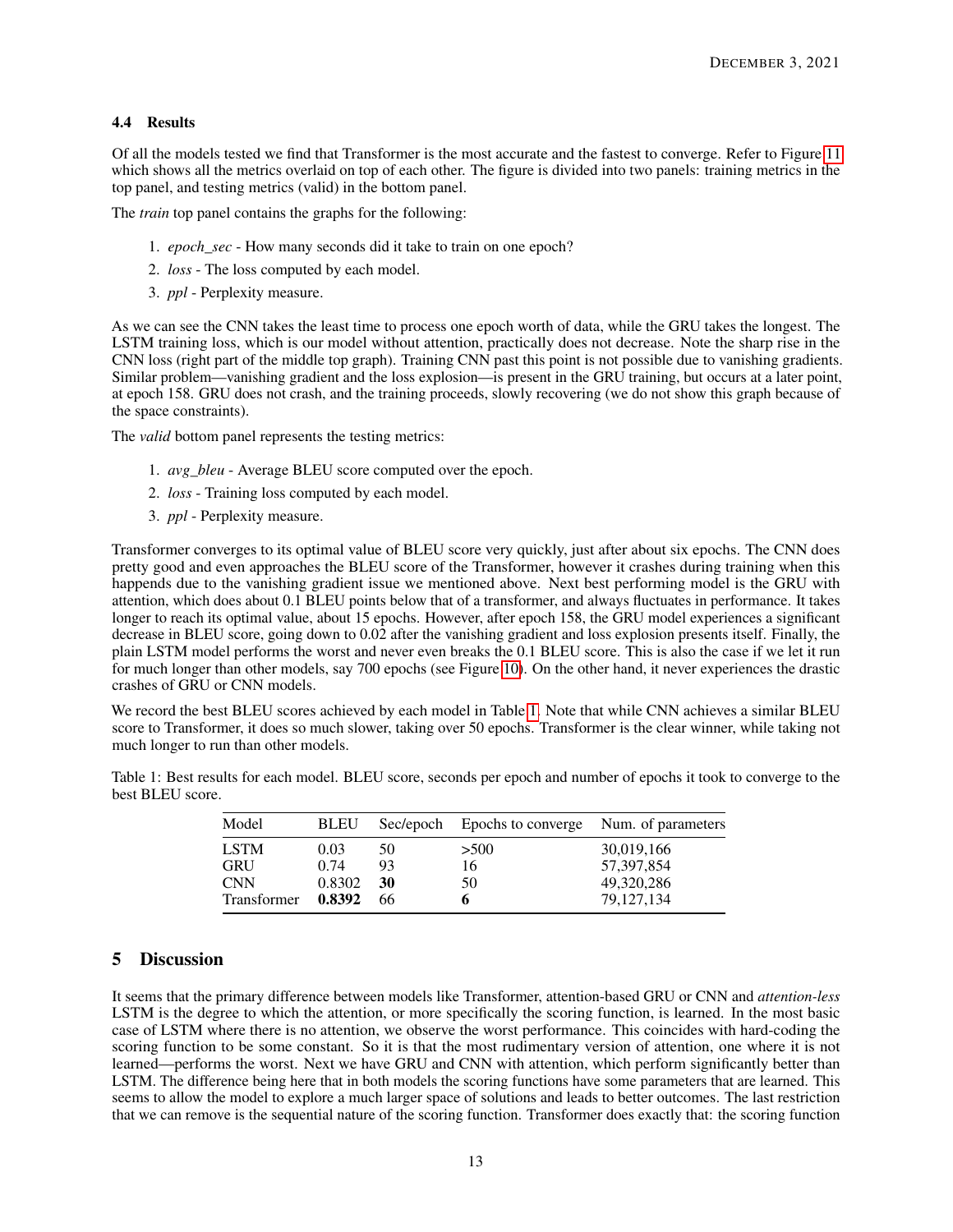

<span id="page-13-0"></span>Figure 10: Sequence to sequence model with LSTM. We can see that sequence to sequence model using a recurrent network takes over 500 epochs to stabilize. Even then, the improvment is negligible, barely reaching from 0.03 to 0.035. Top panel: *epoch\_sec* - training time per epoch, *loss* – training loss, *ppl* – training perplexity. Bottom panel: *avg\_bleu* – average epoch BLEU score, *loss* – testing loss, *ppl* – testing perplexity.

is not dependent on the previously computed state, and the *temporal* nature of the sequence is now learned from the data itself (by encoding positional information into the data). The fact that transformer performs significantly better than previous approaches validates our hypothesis that the more the model is able to learn the scoring function, and thus the better it can make use of attention, the more effective the attention mechanism becomes.

In fact, attention mechanism seems to be a fundamental property of the systems that learn, much like backpropagation. It seems to us that one simply has to look for these two properties:

- 1. Selecting some largest element from the set
- 2. Evidence not necessarily part of the set we are selecting from

and upon funding them implicitly encoded into the architecture of the model, letting them vary and be learned. This way we can *add* a stronger attention mechanism to any model that already has some weak form of it.

In addition, using non-recurrent attention architectures like the CNN and the transformer not only improves the performance but also significantly reduces the running time for a single pass through the model, if we take into consideration the number of parameters each model has to learn (Table [1\)](#page-12-0).

# 6 Future work

One possible direction in the future is to validate the benefit of attention mechanism in a more complex sequential or temporal domains like translation or question answering. Additionally, one could experiment with different modalities like computer vision, audio synthesis, recommendation systems, video generation and stock market data. It may be that attention is equally applicable in these different domains or that it is not well suited to some.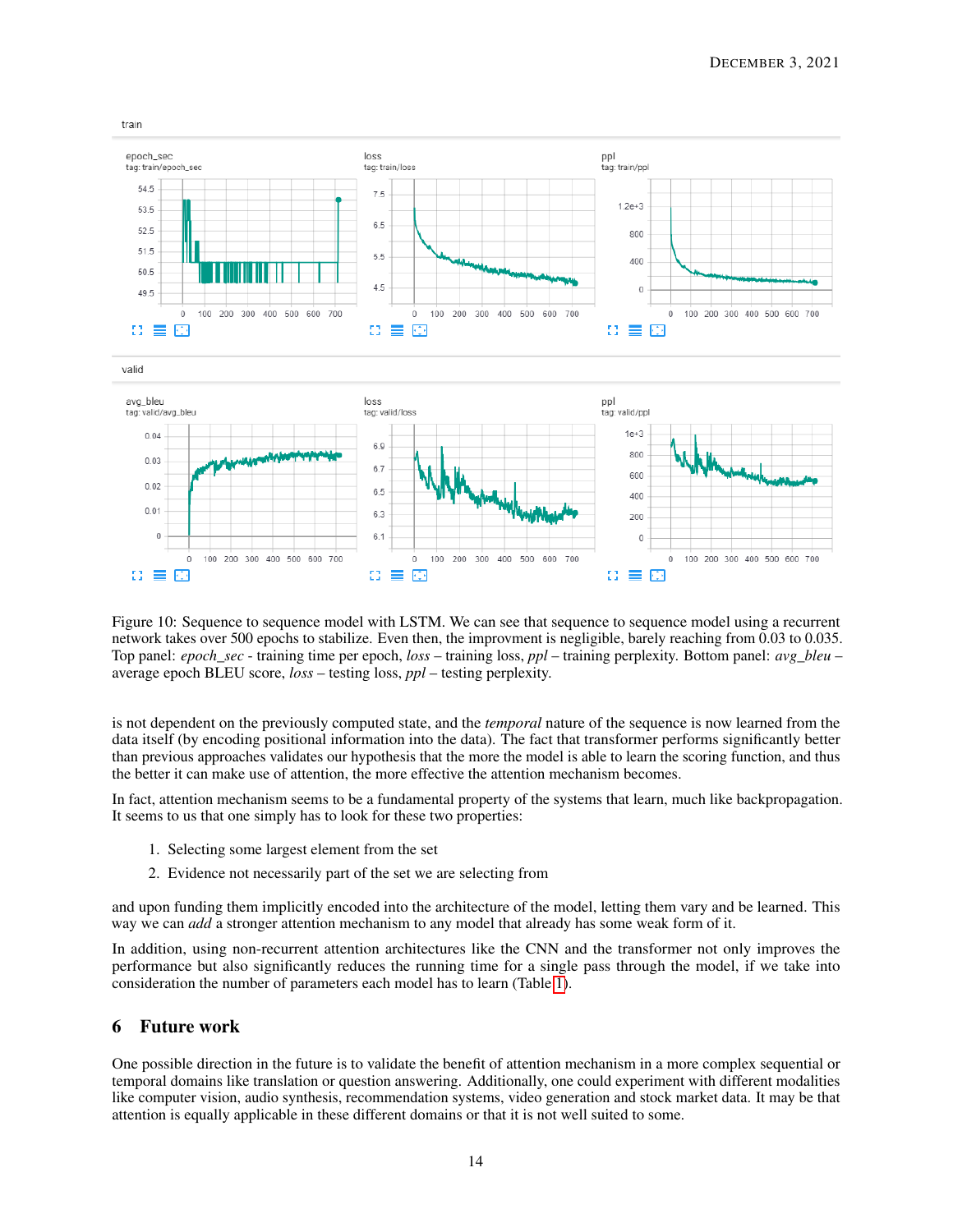

<span id="page-14-0"></span>Figure 11: All the models overlaid on the same graph. Looking at the bottom-left graph, the models are: Transformer (red), CNN with attention (cyan), GRU with attention (blue) and LSTM without attention (green). The BLEU score of CNN approaches that of transformer, but the diminishing training gradient of the CNN caused a loss explosion (middle top graph) and further training failed. Top panel: *epoch\_sec* - training time per epoch, *loss* – training loss, *ppl* – training perplexity. Bottom panel: *avg\_bleu* – average epoch BLEU score, *loss* – testing loss, *ppl* – testing perplexity.

It is also worth exploring the case of hard attention. This is when we replace the operation of softmax with argmax in the mathematical formulation of attention. Since we cannot compute the derivative of argmax due to discrete nature of this operation, it would be interesting to explore other methods of learning, such as reinforcement learning, for our objective function. This may result in better performance and speed.

Since CNN and transformers are both newly proposed methods and they work in a non-recurrent fashion, the position encoding that is given at the beginning is crucial in order to incorporate the ordering of the input sequence. Currently, all the proposed approaches use either a fixed representation of the position or a learned one. We think this positional representation can be improved by adding an additional attention layer acting on positional representation. This can be added before incorporating the positional representation with the input representation. The intuition behind this is that right from the beginning we give the model the power of generating more general positional representations according to the learned attention.

# 7 Conclusion

We found that transformer performs the best in the sequence to sequence mapping tasks. By making use of attention it is able to capture long range dependencies and consistently decrease the loss without showing any instability that other models show. Unlike transformer, the CNN and GRU attention models take much longer to train and produce worse results. Additionally, these models are unstable, meaning that over-training them causes unanticipated results. The LSTM model without attention shows practically no learning and should not be used for any practical applications.

In our opinion using a simple task, like copying a sentence, allowed us to isolate the effect that attention had on the performance of sequence to sequence mapping models. It is clear that attention is very effective in this regard. We have